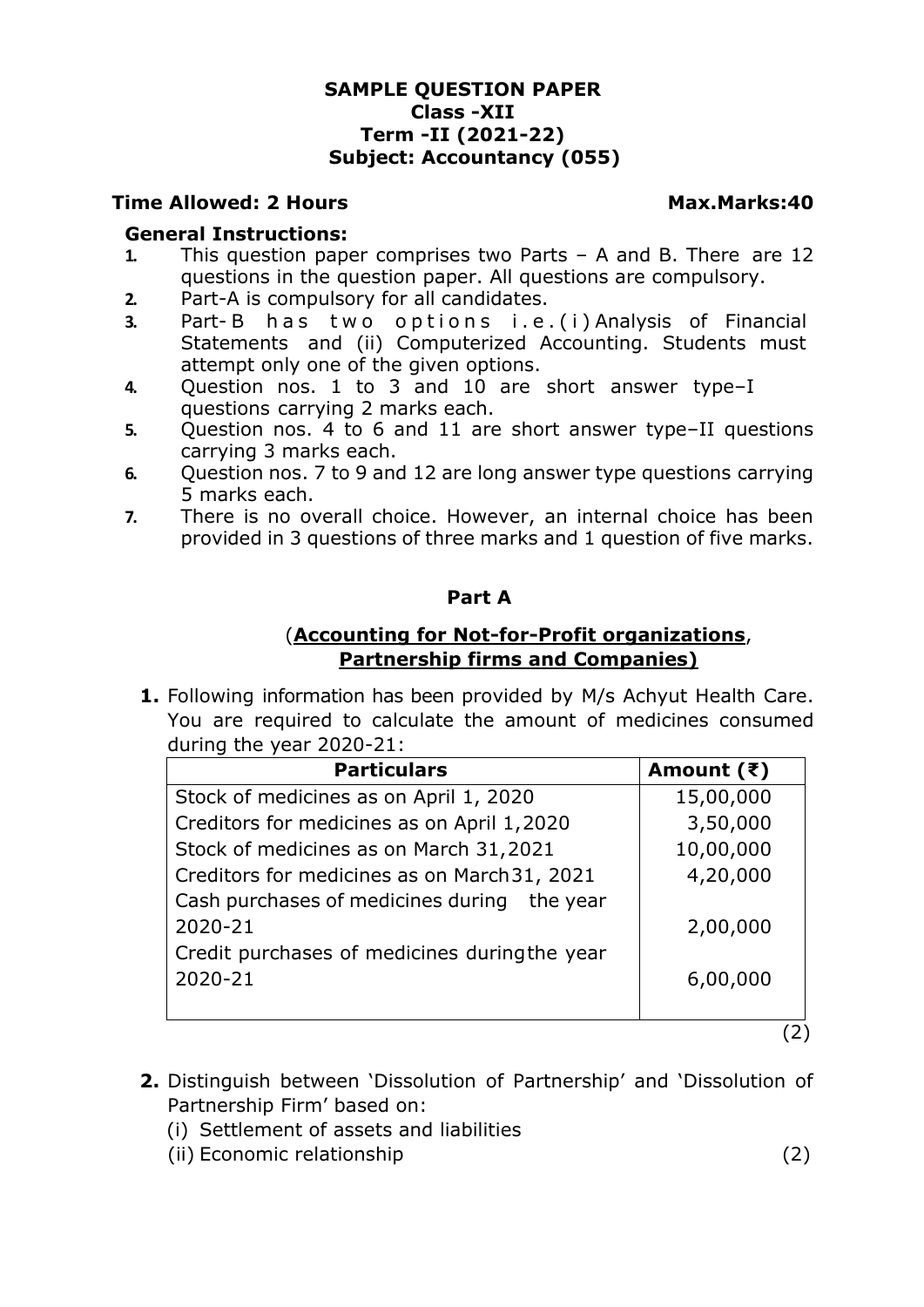- **3.** Suresh, Ramesh and Tushar were partners of a firm sharing profits in the ratio of 6:5:4. Ramesh retired and his capital after making adjustments on account of reserves, revaluation of assets and reassessment of liabilities stood at ₹ 2,50,400. Suresh and Tushar agreed to pay him ₹ 2,90,000 in full settlement of his claim. Pass necessary journal entry for the treatment of goodwill. Show workings clearly. (2)
- **4.** From the following information given by Modern Dance Academy, calculate the amount of Subscription received during the year 2020- 21.
	- (i) Subscription credited to Income & Expenditure A/c for the year ending 31st March ,2021 amounted to ₹3,00,000 and each member is required to pay an annual subscription of ₹ 3,000.
	- (ii)Subscription in arrears as on 1<sup>st</sup> April 2020 amounted to ₹16,000.
	- (iii) During the year 2020-21, 10 members made partial payment of ₹26,000 towards subscription, 8 members failed to pay the subscription amount and 5 members paid the subscription amount for the year2021-22.
	- (iv) During the year 2019-20, 12 members paid the subscription amount for the year 2020-21.

# **OR**

Following information is given by Alchemy Medical College, Library department for the year 2020-21.

| <b>Particulars</b>                                       | Amount $(\bar{z})$ |
|----------------------------------------------------------|--------------------|
| Books and Journals Fund as on 1.4.2020                   | 4,50,000           |
| 7% Books and Journals Fund Investments as on<br>1.4.2020 | 4,00,000           |
| Books and Journals<br>Fund<br>Interest on<br>Investments | 13,000             |
| Donations for Books and Journals                         | 20,000             |
| <b>Books Purchased</b>                                   | 70,000             |
| General Fund as on 1.4.2020                              | 10,00,000          |
|                                                          |                    |

Show the accounting treatment of the above-mentioned items in the Balance Sheet of the Alchemy Medical College as at 31st March,2021.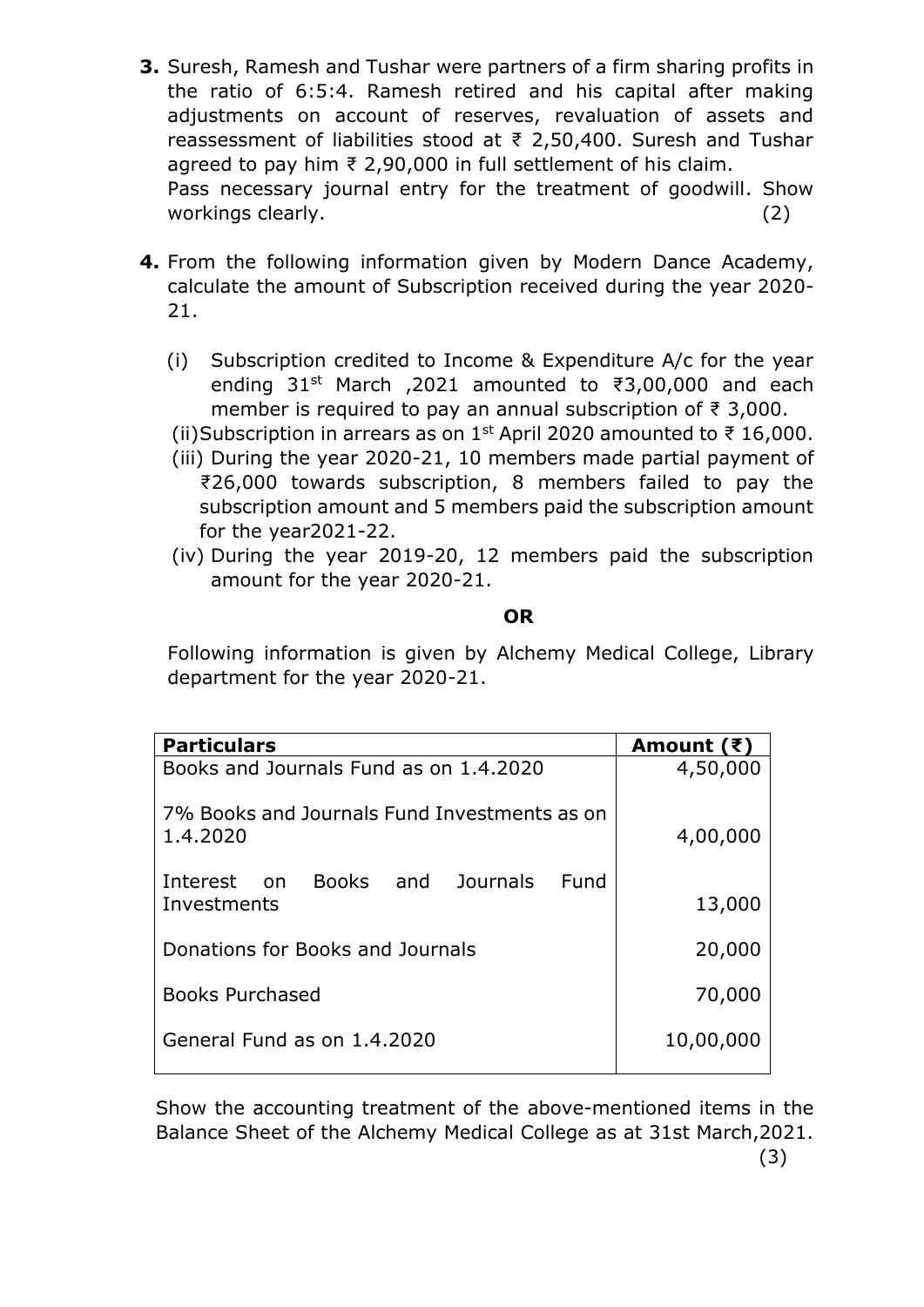- **5.** Harihar, Hemang and Harit were partners with fixed capitals of ₹3,00,000, ₹ 2,00,000 & ₹ 1,00,000 respectively. They shared profits in the ratio of their fixed capitals. Harit died on  $31^{st}$  May, 2020, whereas the firm closes its books of accounts on 31<sup>st</sup> March every year. According to their partnership deed, Harit's representatives would be entitled to get share in the interim profits of the firm on the basis of sales. Sales and profit for the year 2019-20 amounted to ₹8,00,000 and ₹2,40,000 respectively and sales from 1st April, 2020 to 31<sup>st</sup> May 2020 amounted to ₹ 1,50,000. The rate of profit to sales remained constant during these two years. You are required to:
	- (i) Calculate Harit's share in profit.
	- (ii) Pass journal entry to record Harit's share in profit.

 $(3)$ 

**6.** Vedesh Ltd. purchased a running business of Vibhu Enterprises for a sum of ₹ 12,00,000. Vedesh Ltd. paid ₹ 60,000 by drawing a promissory note in favour of Vibhu Enterprises., ₹1,90,000 through bank draft and balance by issue of 8% debentures of ₹ 100 each at a discount of 5%. The assets and liabilities of Vibhu Enterprises consisted of Fixed Assets valued at ₹ 17,30,000 and Trade Payables at ₹ 3,20,000.

You are required to pass necessary journal entries in the books of Vedesh Ltd.

#### **OR**

Youth Ltd. took a loan of ₹ 15,00,000 from State Bank of India against the security of tangible assets. In addition to principal security, it issued 10,000 11% debentures of ₹ 100 each as collateral security.

Pass necessary journal entries for the above transactions, if the company decided to record the issue of 11% debentures as collateral security and show the presentation in the Balance Sheet of Youth Ltd. (3)

- **7.** Madhav, Madhusudan and Mukund were partners in Jaganath Associates. They decided to dissolve the firm on 31<sup>st</sup> March 2021. Pass necessary journal entries for the following transactions after various assets (other than cash) and third-party liabilities have been transferred to realization account:
	- (i) Old machine fully written off was sold for  $\bar{\tau}$  42,000 while a payment of ₹ 6,000 is made to bank for a bill discounted being dishonoured.
	- (ii) Madhusudan accepted an unrecorded asset of ₹80,000 at ₹75,000 and the balance through cheque, against the payment of his loan to the firm of  $\bar{z}1,00,000$ .
	- (iii) Stock of book value of ₹30,000 was taken by Madhav, Madhusudan and Mukund in their profit sharing ratio.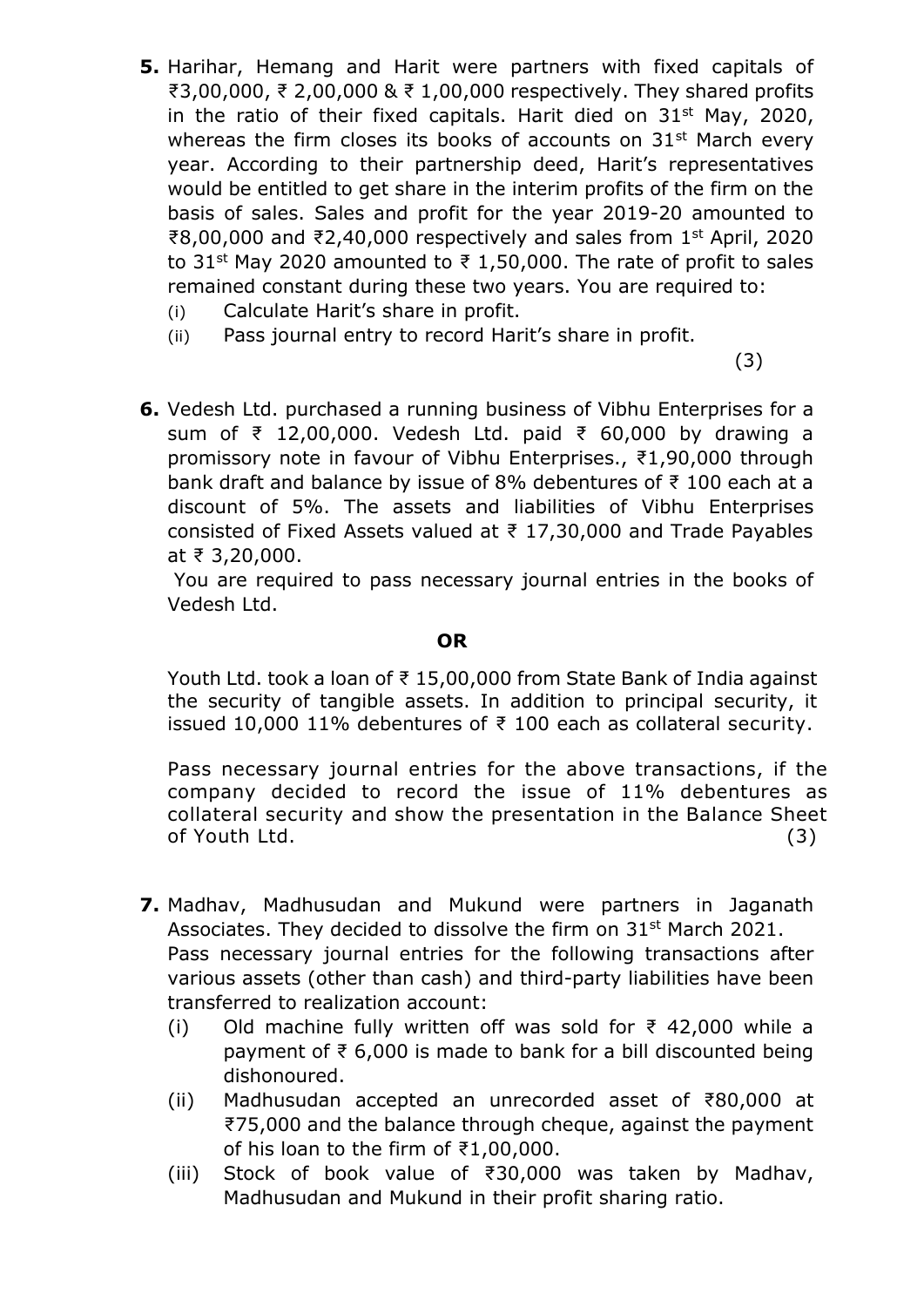- (iv) The firm had paid realization expenses amounting to ₹5,000 on behalf of Mukund.
- (v) There was a vehicle loan of  $\overline{\xi}$  2,00,000 which was paid by surrender of asset to the bank at an agreed value of ₹ 1,40,000 and the shortfall was met from firm's bank account.

## **OR**

Gini, Bini and Mini were in partnership sharing profits and losses in the ratio of  $5:2:2$ . Their Balance Sheet as at  $31<sup>st</sup>$  March, 2021 was as follows:

| Palance Sheet as at St<br>March, ZVZI                                                                                                                                 |                                         |                                                                                                                                                                     |                                                                              |  |
|-----------------------------------------------------------------------------------------------------------------------------------------------------------------------|-----------------------------------------|---------------------------------------------------------------------------------------------------------------------------------------------------------------------|------------------------------------------------------------------------------|--|
| <b>Liabilities</b>                                                                                                                                                    | <b>Amount</b><br>(₹)                    | <b>Assets</b>                                                                                                                                                       | <b>Amount</b><br>(₹)                                                         |  |
| <b>Sundry Creditors</b><br><b>Bank Overdraft</b><br>Workmen's<br><b>Compensation Reserve</b><br>Capitals:<br>Gini<br>4,60,000<br>3,00,000<br>Bini<br>2,90,000<br>Mini | 56,500<br>61,500<br>32,000<br>10,50,000 | Cash<br>38,000<br><b>Debtors</b><br>Less: Provision For<br>Doubtful Debts<br><u>(2,300)</u><br>Inventories<br>Machinery<br>Furniture<br><b>Building</b><br>Goodwill | 1,17,300<br>35,700<br>1,34,000<br>1,00,000<br>1,80,000<br>5,70,000<br>63,000 |  |
|                                                                                                                                                                       | 12,00,000                               |                                                                                                                                                                     | 12,00,000                                                                    |  |

# **Balance Sheet as at 31st March,2021**

On 31<sup>st</sup> March, 2021, Gini retired from the firm. All the partners agreed to revalue the assets and liabilities on the following basis:

- (i) Bad debts amounted to ₹ 5,000. A provision for doubtful debts was to be maintained at 10% on debtors.
- (ii) Partners have decided to write off existing goodwill.
- (iii)Goodwill of the firm was valued at  $\bar{\tau}$  54,000 and be adjusted into the Capital Accounts of Bini and Mini, who will share profits in future in the ratio of 5:4.
- (iv)The assets and liabilities valued as: Inventories ₹1,30,000; Machinery ₹ 82,000; Furniture ₹1,95,000 and Building ₹ 6,00,000.
- (v) Liability of ₹23,000 is to be created on account of Claim for Workmen Compensation.
- (vi)There was an unrecorded investment in shares of ₹ 25,000. It was decided to pay off Gini by giving her unrecorded investment in full settlement of her part payment of ₹ 28,000 and remaining amount after two months.

Prepare Revaluation Account and Partners' Capital Accounts as on 31st March, 2021. (5)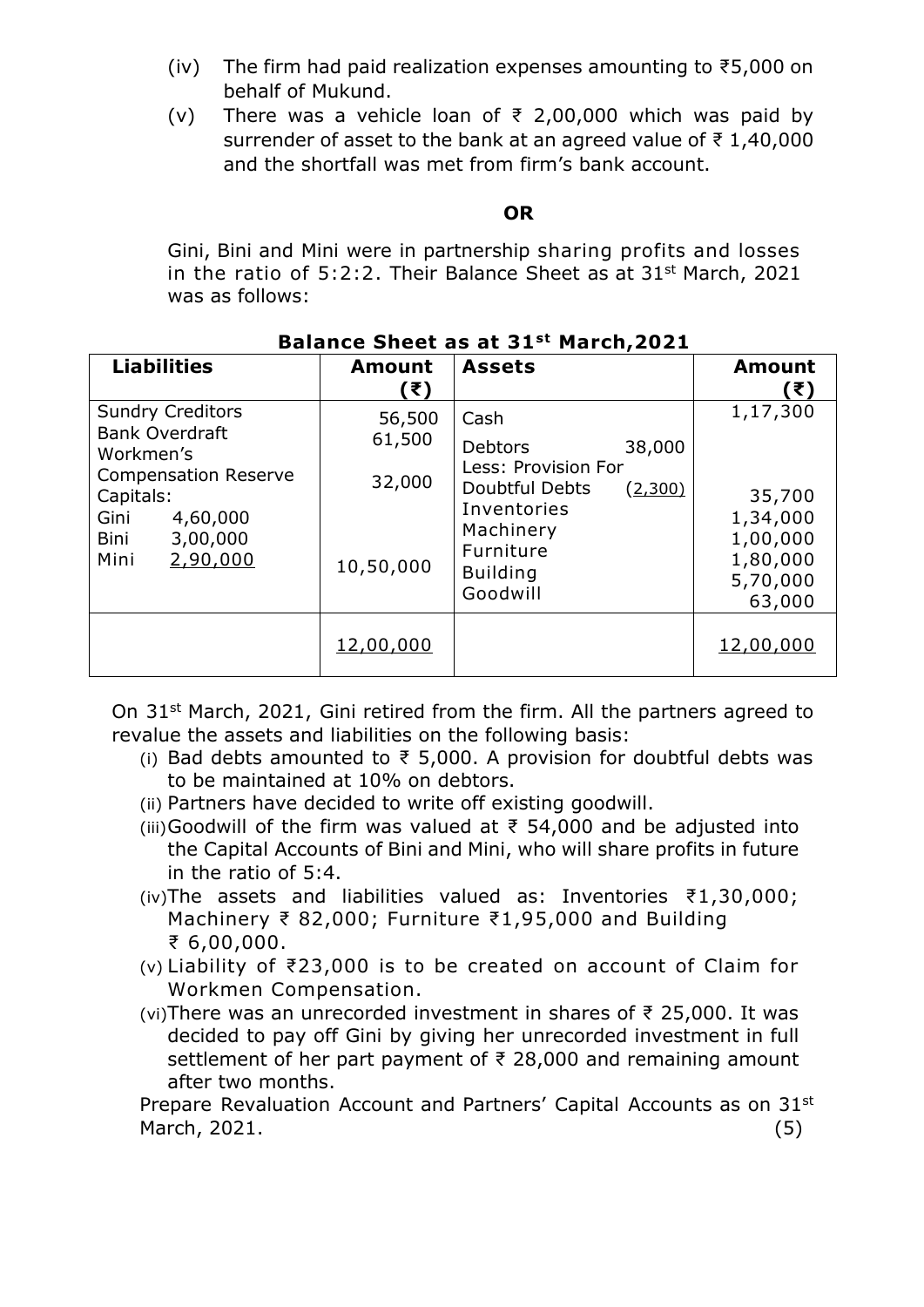**8.** Yogadatra Ltd. (pharmaceutical company) appointed marketing expert, Mr. Kartikay as the CEO of the company, with a target to penetrate their roots in the rural regions. Mr. kartikay discussed the ways and means to achieve target of the company with financial, production and marketing departmental heads and asked the finance manager to prepare the budget. After reviewing the suggestions given by all the departmental heads, the finance manager proposed requirement of an additional fund of ₹52,50,000.

Yogadatra Ltd. is a zero-debt company. To avail the benefits of financial leverage, the finance manager proposed to include debt in the capital structure. After deliberations, on April1,2020, the board of directors had decided to issue 6% Debentures of ₹100 each to the public at a premium of 5%, redeemable after 5 years at ₹110 per share.

# **You are required to answer the following questions:**

- (i) Calculate the number of debentures to be issued to raise additional funds.
- (ii) Pass Journal entry for the allotment of debentures.
- (iii)Pass Journal entry to write off loss on issue of debentures.
- (iv)Calculate the amount of annual fixed obligation associated with debentures.
- (v) Prepare Loss on Issue of Debentures Account. (5)
- **9.** From the following Receipts and Payments Account and additional information provided by Ramanath Club, Prepare Income and Expenditure Account for the year ending on 31st March 2021.

| TOT LITE YEAT ENGING 31 MAILIT, 2021                                                                                                                                                                                                       |                                                                              |                                                                                                                                                                                                                                                          |                                                                                          |  |
|--------------------------------------------------------------------------------------------------------------------------------------------------------------------------------------------------------------------------------------------|------------------------------------------------------------------------------|----------------------------------------------------------------------------------------------------------------------------------------------------------------------------------------------------------------------------------------------------------|------------------------------------------------------------------------------------------|--|
| Receipts                                                                                                                                                                                                                                   | Amount $(\bar{z})$                                                           | Payments                                                                                                                                                                                                                                                 | Amount( $\bar{z}$ )                                                                      |  |
| To Balance b/d<br>To Subscription<br>To Entrance Fee<br>To Locker rent<br>To Interest on<br>8%<br>govt.<br><b>Securities</b><br>To Revenue from refreshment<br>To Sale of old newspapers<br>To Sale of furniture<br>(Book value: ₹ 11,000) | 48,000<br>95,000<br>1,56,000<br>50,000<br>5,400<br>52,000<br>4,600<br>12,000 | By Salaries and Wages:<br>2019-20<br>10,600<br>2020-21<br>1,03,200<br>By Sundry expenses<br>By Refreshment expenses<br>By Telephone bill<br>By Rent & Rates<br>By Library Book<br>By 8% Govt. Securities<br>By Honorarium to Secretary<br>By Balance c/d | 1,13,800<br>47,000<br>60,400<br>5,000<br>24,000<br>25,000<br>30,000<br>5,000<br>1,12,800 |  |
|                                                                                                                                                                                                                                            | 4,23,000                                                                     |                                                                                                                                                                                                                                                          | 4,23,000                                                                                 |  |

# **Receipts and Payments Account**

# **for the year ending 31st March, 2021**

Additional Information: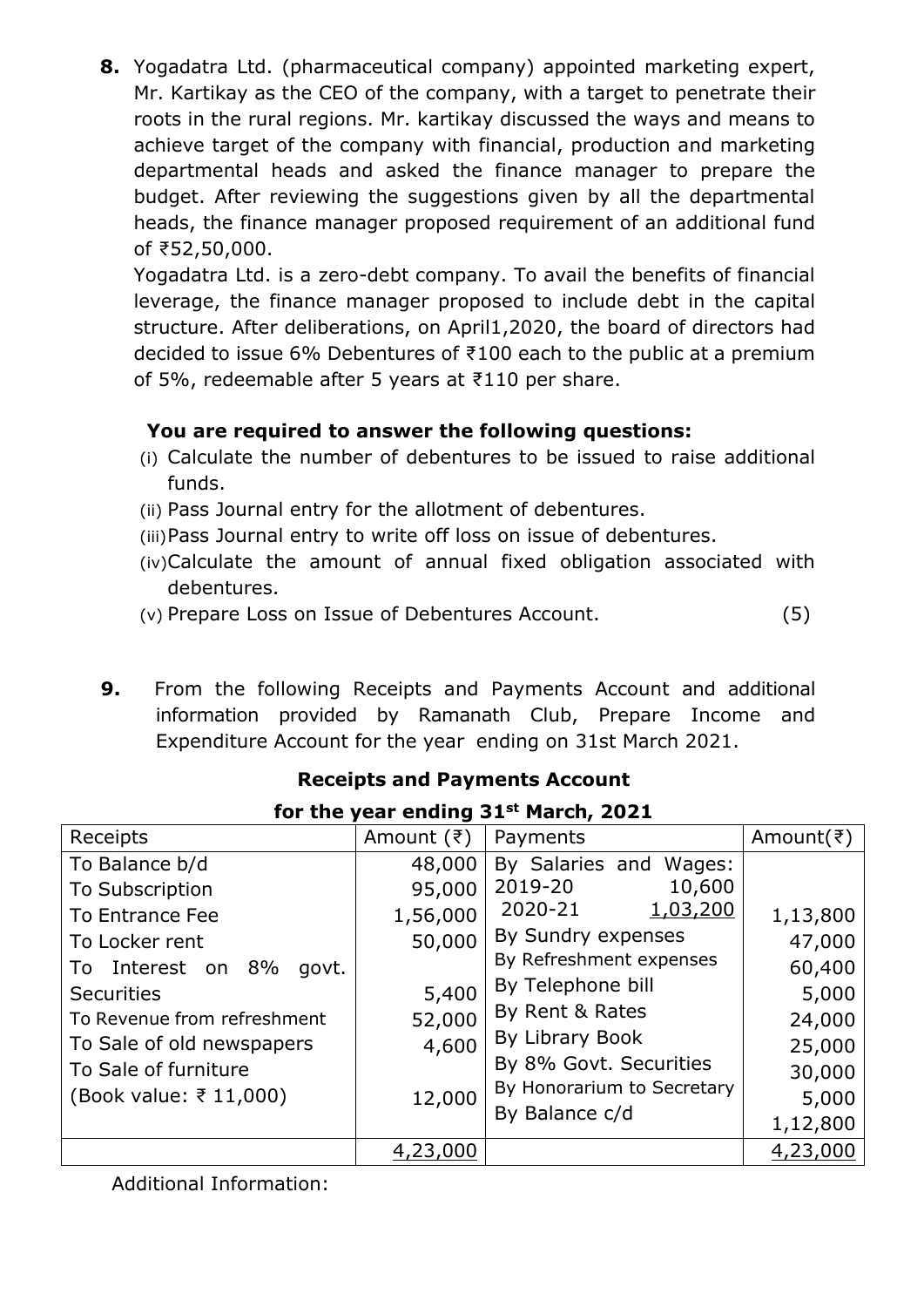- (i) Subscription received during the year includes  $\bar{\tau}$  25,000 as donation for Building.
- (ii)Telephone bill unpaid as on March 31, 2020 was ₹ 4,000 and on March 31, 2021 ₹ 2,600.
- (iii) Value of 8% Government Securities on March 31, 2020 was ₹ 80,000.
- (iv)Additional Government Securities worth ₹ 30,000 were purchased on March 31, 2021. (5)

# **Part-B Option-I (Analysis of Financial Statements)**

- **10.** State whether the following transactions will result in inflow, outflow or no flow of cash while preparing cash flow statement**:**
	- (i) Decrease in outstanding employees benefits by ₹3000
	- (ii) Increase in Current Investment by ₹ 6,000. (2)
- **11.** From the following details provided by Kumud Ltd., prepare Comparative Statement of Profit & Loss for the year ended 31st March 2021:

| Particulars                | 31.03.20  | 31.03.21  |
|----------------------------|-----------|-----------|
|                            | ′₹        |           |
| Revenue from operations    | 30,00,000 | 35,00,000 |
| Other Income               | 3,00,000  | 4,50,000  |
| Cost of materials Consumed | 20,00,000 | 23,00,000 |
| <b>Other Expenses</b>      | 1,00,000  | 1,20,000  |
| Tax rate                   | 40%       |           |

## **OR**

From the following Balance Sheets of Vinayak Ltd. as at 31<sup>st</sup> March, 2021, Prepare a Common-size Balance Sheet.

> Vinayak Ltd. Balance Sheet as on 31st March, 2021

| Particulars              | <b>Note</b> | 31.3.2021 | 31.3.2020 |
|--------------------------|-------------|-----------|-----------|
|                          | no.         | ₹,        |           |
| I EQUITY AND LIABILITIES |             |           |           |
| 1. Shareholder's Funds:  |             |           |           |
| a. Share Capital         |             | 30,50,000 | 20,00,000 |
| b. Reserve and Surplus   |             | 2,80,000  | 6,00,000  |
| 2. Current Liabilities:  |             |           |           |
| a. Trade Payable         |             | 6,70,000  | 4,00,000  |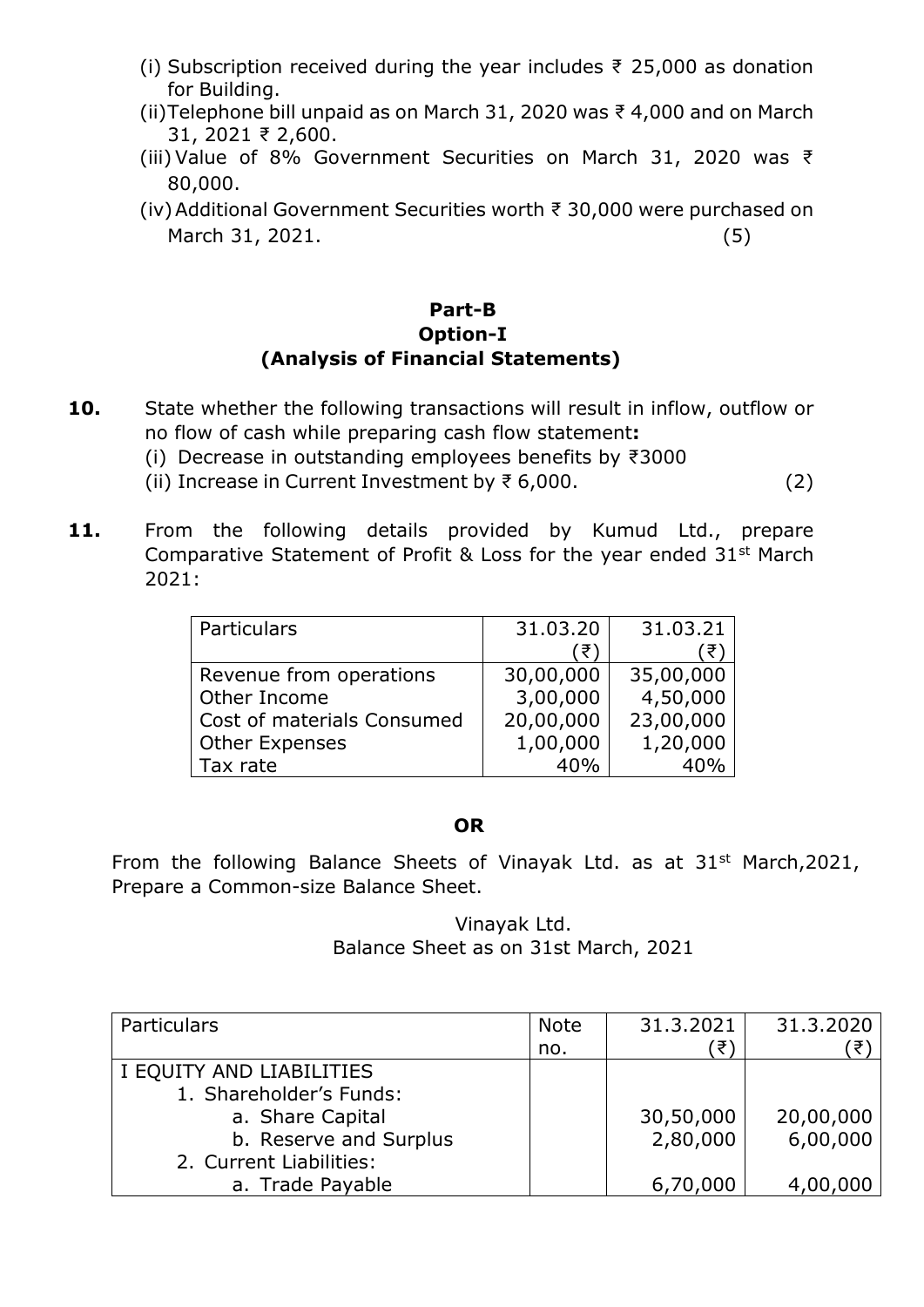| Total                                                                                                      | 40,00,000             | 30,00,000             |
|------------------------------------------------------------------------------------------------------------|-----------------------|-----------------------|
| <b>II ASSETS</b><br>1. Non-Current Assets:<br>a. Fixed Assets:<br>Tangible Assets<br>ii. Intangible Assets | 16,00,000<br>2,00,000 | 12,00,000<br>3,00,000 |
| 2. Current Assets                                                                                          |                       |                       |
| a. Inventories                                                                                             | 8,00,000              | 3,00,000              |
| b. Trade Receivables                                                                                       | 12,00,000             | 10,00,000             |
| c. Cash and Cash Equivalents                                                                               | 2,00,000              | 2,00,000              |
| Total                                                                                                      | 40,00,000             | 30,00,000             |

(3)

**12.** On the basis of information given by Aradhana Ltd., prepare Cash Flow Statement for the year ending 31<sup>st</sup> March, 2021: Aradhana Ltd.

# Balance Sheet as on 31st March, 2021

|     | Particulars                      | <b>Note</b><br>No. | 31st March,<br>2020 | 31 <sup>st</sup> March,<br>2021 |
|-----|----------------------------------|--------------------|---------------------|---------------------------------|
| Ι.  | <b>Equity and Liabilities</b>    |                    |                     |                                 |
|     | Shareholder's Funds<br>1.        |                    |                     |                                 |
|     | (a) Share Capital                |                    | 5,00,000            | 7,30,000                        |
|     | (b) Reserves and Surplus         | $\mathbf{1}$       | 3,50,000            | 3,70,000                        |
|     | Non-current Liabilities<br>2.    |                    |                     |                                 |
|     | Long-term Borrowings             | $\overline{2}$     | 4,00,000            | 2,00,000                        |
|     | 3.<br><b>Current Liabilities</b> | 3                  |                     |                                 |
|     | (a) Trade Payables               | $\overline{4}$     | 3,60,000            | 4,60,000                        |
|     | (b) Short Term provisions        |                    | 3,25,000            | 3,20,000                        |
|     | Total                            |                    | 19,35,000           | 20,80,000                       |
| II. | <b>Assets</b>                    |                    |                     |                                 |
| 1.  | <b>Non-current Assets</b>        |                    |                     |                                 |
|     | (a)Fixed Assets                  |                    |                     |                                 |
|     | (i) Tangible Assets              | 5                  | 4,50,000            | 5,00,000                        |
|     | <b>Intangible Assets</b><br>(ii) | 6                  | 3,10,000            | 3,02,000                        |
|     | (b) Long-term Loans and Advances |                    | 4,00,000            | 4,30,000                        |
| 2.  | <b>Current Assets</b>            |                    |                     |                                 |
|     | (a) Inventories                  |                    | 2,70,000            | 2,90,000                        |
|     | (b) Trade Receivables            |                    | 2,40,000            | 2,60,000                        |
|     | (c)<br>Cash and Cash Equivalents |                    | 2,65,000            | 2,98,000                        |
|     | <b>Total</b>                     |                    | <u>19,35,000</u>    | <u>20,80,000</u>                |

# Note to Accounts

| Particulars | 31st<br>March<br>2020 | 31st March<br>2021 |
|-------------|-----------------------|--------------------|
|-------------|-----------------------|--------------------|